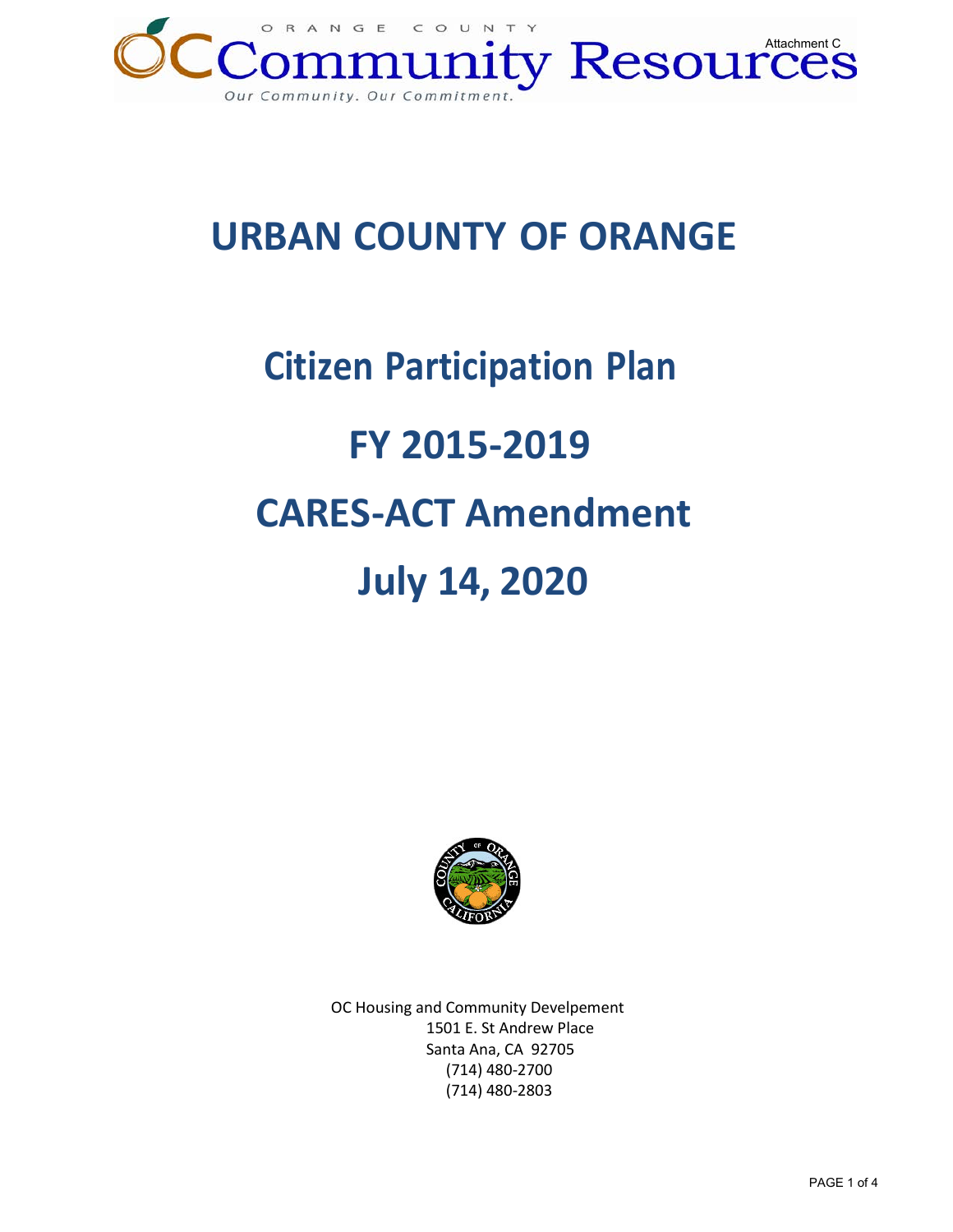### **Table of Contents**

|    | <b>Background</b>                                   |                        |   |
|----|-----------------------------------------------------|------------------------|---|
| н. | <b>Amendments to The Citizen Participation Plan</b> |                        |   |
|    | A.                                                  | <b>Public Hearings</b> | 3 |
|    | В.                                                  | <b>Public Notice</b>   |   |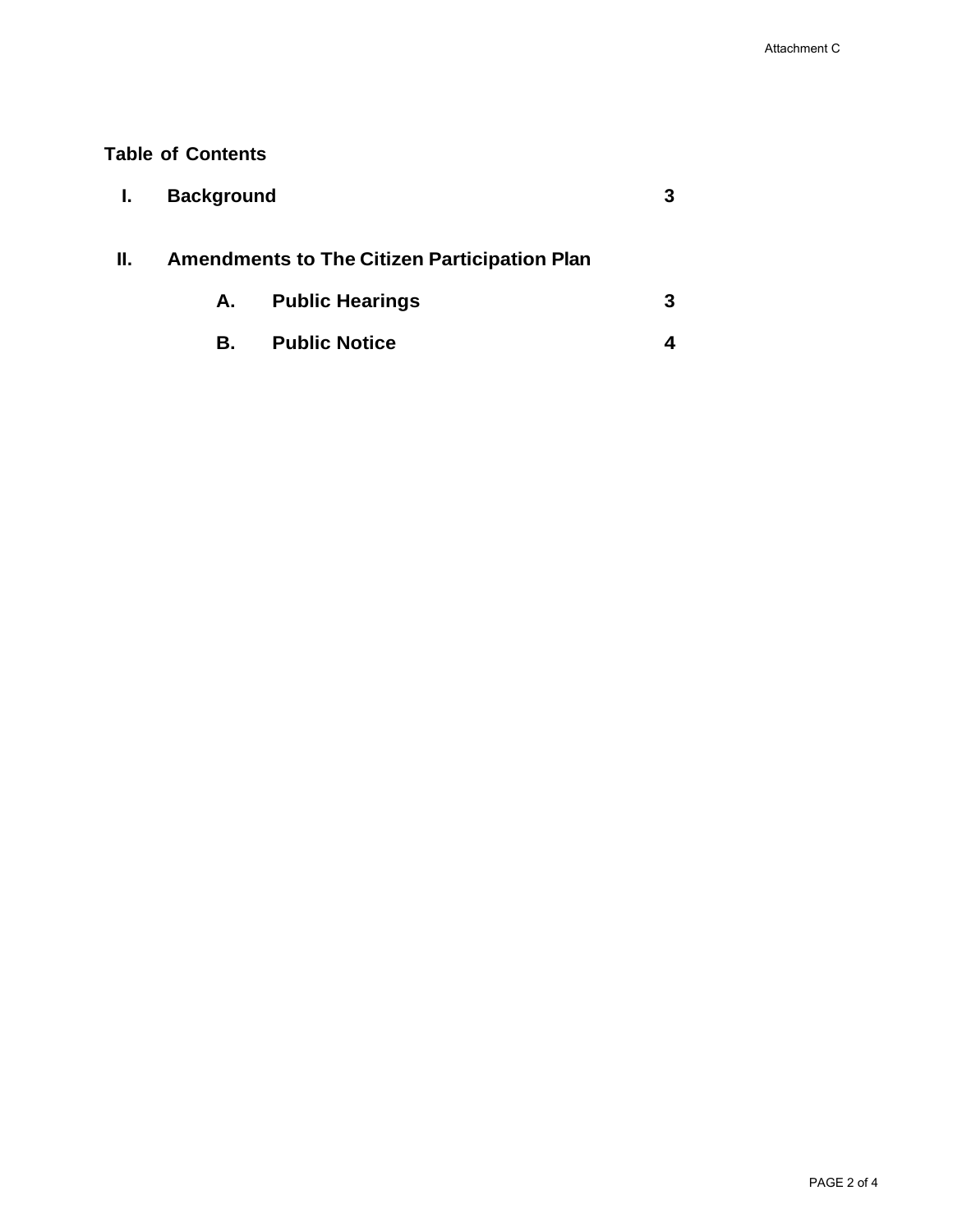#### CITIZEN PARTICIPATION PLAN Urban County of Orange

### I. **BACKGROUND**

The following Citizen Participation Plan provides a framework and process by which the County's consolidated planning efforts comply with the citizen participation requirements published by the U.S. Department of Housing and Urban Development (HUD). This Citizen Participation Plan is prepared and implemented in accordance with the guidance provided in HUD Regulations 24 CFR Part 91.105.

Congress passed the Coronavirus Aid, Relief, and Economic Security (CARES) Act and the President signed it on March 27, 2020 authorizing \$2.2 trillion in a variety of stimulus measures to prevent, prepare for, and respond to the COVID-19 pandemic. In order to use these allocations emergency Solution Grant (ESG-CV) and Community Development Block Grant (CDBG-CV) allocations, substantial amendments to the FY 2015-19 Consolidated Plan, Citizen Participation Plan and FY 2019-20 Annual Action Plan need to be implemented. HUD has also authorized various waivers, some of which are changing the Public Notice requirements from 30-days to 5-days for substantial amendments and consolidated planning public hearings will be publicly available for comments at least two weeks (14) days in advance of the hearing date.

#### II. **Amendments to The Citizen Participation Plan for the County of Orange to addresses each of the following elements:**

#### **A. Public Hearings**

HUD recognizes the efforts to contain COVID-19 require limiting public gatherings, such as those often used to obtain citizen participation, and that there is a need to respond quickly to the growing spread and effects of COVID-19. Therefore, HUD waives 24 CFR 91.105(c)(2) and (k), 24 CFR 91.115(c)(2) and (i) and 24 CFR 91.401 to allow these grantees to determine what constitutes reasonable notice and opportunity to comment given their circumstances. The County has determined that reasonable comment period is 14-days.

The notices will be published either as public notices or advertisements in newspapers of general circulation in *English, Spanish and Vietnamese*. The notices will provide details concerning the nature of the public hearing, applicable HUD regulations, date and time of the hearings, and other necessary information. The Citizen Participation Plan will be posted on the Housing & community Development website at [www.occommunityservices.org/hcd/community](http://www.occommunityservices.org/hcd/community) and OC Libraries at [www.ocpl.org.](http://www.ocpl.org/)

The Public hearings are held at OC Board of Supervisors Hearing Room Hall of Administration. To view a meetings visit [https://board.ocgov.com/board-meeting](https://board.ocgov.com/board-meeting-media-archive)[media-archive](https://board.ocgov.com/board-meeting-media-archive) to view live Internet broadcast. The public may send comments to